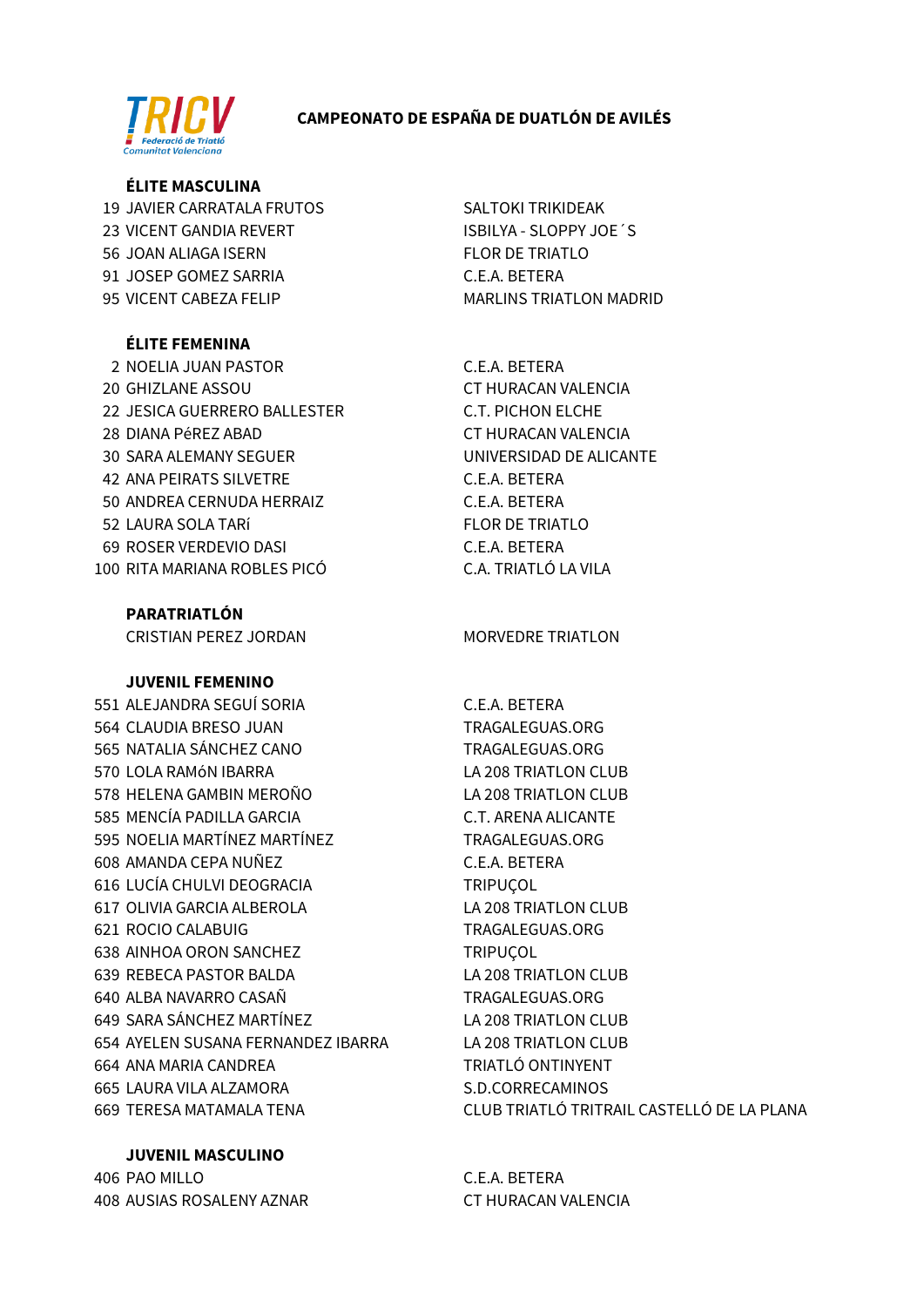YOEL PAGÁN MONTENEGRO LA 208 TRIATLON CLUB PABLO MARTINEZ SEBASTIA C.E.A. BETERA JOAN RUBERT MARTí LA 208 TRIATLON CLUB 434 PABLO ALONSO PEREA LA 208 TRIATLON CLUB ARTEM MINDLIN LA 208 TRIATLON CLUB IGNACIO BENAVENT RICART C.E.A. BETERA 471 ROBERT CORMACK C.T. ARENA ALICANTE 475 VICENT GUMBAU GRANERO TRIPUÇOL GABRIEL MAZóN AYLLóN CLUB TRIATLÓN ORIHUELA JAVIER LUJAN PéREZ C.E.A. BETERA LUIS CANO GARAY C.E.A. BETERA

### **JUNIOR FEMENINO**

836 PAULA LIZÓN PEREA SALTOKI TRIKIDEAK SARA MELITTA GIMENA SCHüMMELFEDER C.E.A. BETERA 847 CLARA ROYO DIAZ C.E.A. BETERA SOFIA DE ORBE GONZALEZ C.E.A. BETERA 870 ÀNGELS GUMBAU GRANERO TRIPUCOL 871 OLAIA ALBERT ESPÍ LA 208 TRIATLON CLUB 877 ANDREA PALACIOS DEL VAL TRAGALEGUAS.ORG 888 AINHOA TORRES SANCHEZ TRIPUÇOL MARTA FERRANDEZ MONTESINOS CLUB DEPORTIVO TRIASPE

#### **JUNIOR MASCULINO**

 CARLOS VIZCAINO NAVARRO CLUB DEPORTIVO TRIASPE PABLO CANO GARAY C.E.A. BETERA PEDRO DE LA TORRE LLOBREGAT CLUB DEPORTIVO TRIASPE ADRIAN HERRERA MARTI CT HURACAN VALENCIA DAVID CANTERO DEL CAMPO UNIVERSIDAD DE ALICANTE JORGE NAVARRO CASAÑ CT HURACAN VALENCIA CARLOS NAVALON PATON CLUB TRIATLON PETRER GABRIEL DOLADER AñO CT HURACAN VALENCIA DAVID BLASCO AÑO CT HURACAN VALENCIA 756 PAU GONZALEZ-ESPRESATI CLEMENT SALTOKI TRIKIDEAK ALBERT MORANTE MONRAVAL C.E.A. BETERA ALEJANDRO GONZALVO HIDALGO TRIPUÇOL ALEJANDRO JOSé FLEITAS IBARRA LA 208 TRIATLON CLUB KERMAN ALONSO VICENTE UNIVERSIDAD DE ALICANTE MIGUEL GUZMAN TAFALLA CT HURACAN VALENCIA 782 JOSEP PICAZO LLACER TRIESPORT ROQUETTE QUIQUE LLETI CARRASQUER C.E.A. BETERA 800 HéCTOR SEBASTIÁN FERRER TRIPUÇOL SANTIAGO GAMBIN MEROÑO LA 208 TRIATLON CLUB EDUARDO BLANCO MOLLÁ CT HURACAN VALENCIA

### **CADETE FEMENINO**

2 SARA MORENO GONZALEZ
SARA MORENO GONZALEZ
SARA MORENO GONZALEZ
SARA MORENO GONZALEZ ANDREA RUESGAS PERALES C.E.A. BETERA 17 ANDREA CAMPOS MARCO TRAGALEGUAS.ORG TERESA BELDA CUTILLAS LA 208 TRIATLON CLUB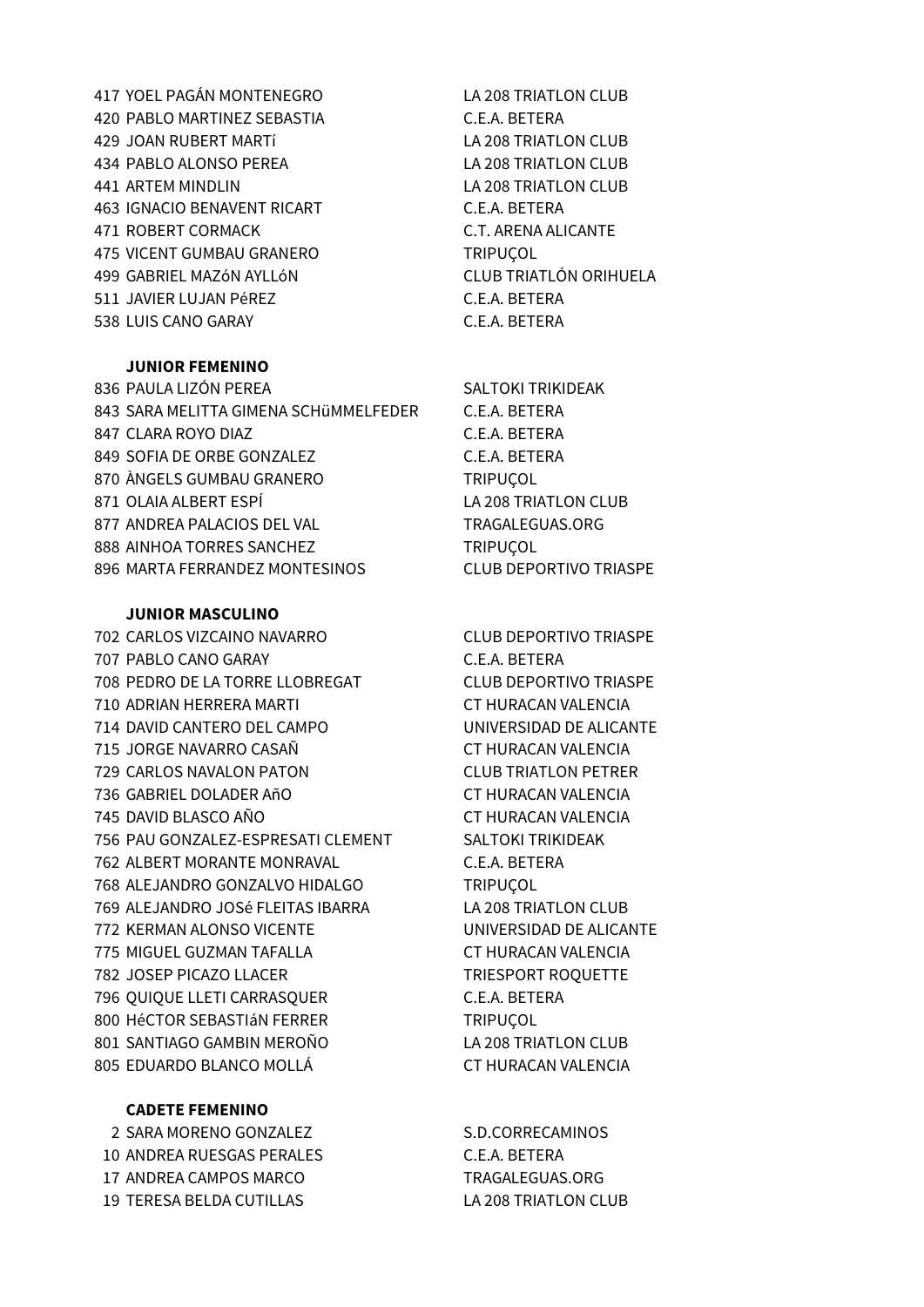20 BLANCA MOLÉS HERRERO TRILAVALL 53 MARTINA ALONSO PEREA LA 208 TRIATLON CLUB 59 NEUS BAGAN MARTI **TRIATLON CASTELLON** 77 CARLA SANCHEZ MAS
LA 208 TRIATLON CLUB 81 IRENE GARCIA ALEPUZ TRAGALEGUAS.ORG 97 LAURA JORQUERA GIL LA 208 TRIATLON CLUB 108 ALEJANDRA LUCAS LEAL LA 208 TRIATLON CLUB 112 NOELIA MORELL CREMADES LA 208 TRIATLON CLUB 118 LUZ FERRANDEZ MONTESINOS CLUB DEPORTIVO TRIASPE 120 CLAUDIA AGUE ALEGRE CLUB TRIATLON TRIMAGRO

### **CADETE MASCULINO**

101 HECTOR TOLSA GARCIA TRIATLÓ ONTINYENT 104 ISAAC NAVALON PATON CLUB TRIATLON PETRER 110 JAVI LLETI CARRASOUER TRIATLÓ ONTINYENT 117 MARIO ROCAMONDE GALINDO TRIESPORT ROQUETTE 130 BRUNO PICÓ BRUNO LA 208 TRIATLON CLUB 132 DIEGO LLEDO DIAZ TRIPUÇOL 136 JAVIER BLASCO AÑO TRICARLET 137 PABLO MARTINEZ CARDONA TRIPUÇOL 138 JOAN SASTRE COSTA C.T. SAFOR TEIKA 140 MARC MORANT BARBERA TRIPUÇOL 145 CARLES HERRERO CELDA TRIPUÇOL 156 RAMON GALINSOGA SAEZ CLUB DEPORTIVO TRIASPE 165 MARCOS CASTRO CUBELLS TRIPUÇOL 178 MARTYN PAGE CHIVA C.E.A. BETERA 186 GUILLEM GUMBAU GRANERO TRIPUÇOL 187 ENZO NAHUEL FERNáNDEZ IBARRA LA 208 TRIATLON CLUB 193 DIEGO GATO GARCÍA TRAGALEGUAS.ORG 215 JUAN MANUEL LLEDO ESCLAPEZ LA 208 TRIATLON CLUB 217 JAVIER CARRILLO CHAPARRO TRAGALEGUAS.ORG 232 CLAUDIO GIOIA RODRIGUEZ LA 208 TRIATLON CLUB 238 ENZO CALVO ALCOCER LA 208 TRIATLON CLUB

#### **GGEE**

 ANA MARIA FUSTER MESTRE CLUB TRIATLÓ GANDIA ESTHER RICO INIESTA LA 208 TRIATLON CLUB BEATRIZ PéREZ ABAD CT HURACAN VALENCIA 1194 MARÍA LUISA PINA MORENO TRIPUÇOL 1215 MARIA RUBIO GIL TRIPUÇOL ANA RUBIO GIL TRIPUÇOL CRISTINA ROLDAN SENDRA C.E.A. BETERA PATRICIA RICO PRIETO C.E.A. BETERA 1232 MARTA GASSÓ FERRÍS TRIPUÇOL ALICIA GARCIA ROSA TRIPUÇOL LAURA BENLLOCH GOZALBO TRIPUÇOL ANA ALMER CASINO C.E.A. BETERA JOSE MANUEL FORT MARTINEZ TRIDIMONIS PEP ALONSO ALONSO C.E.A. BETERA JOAQUIN RUBERT ALEMAN CLUB TRIATLÓN ORIHUELA